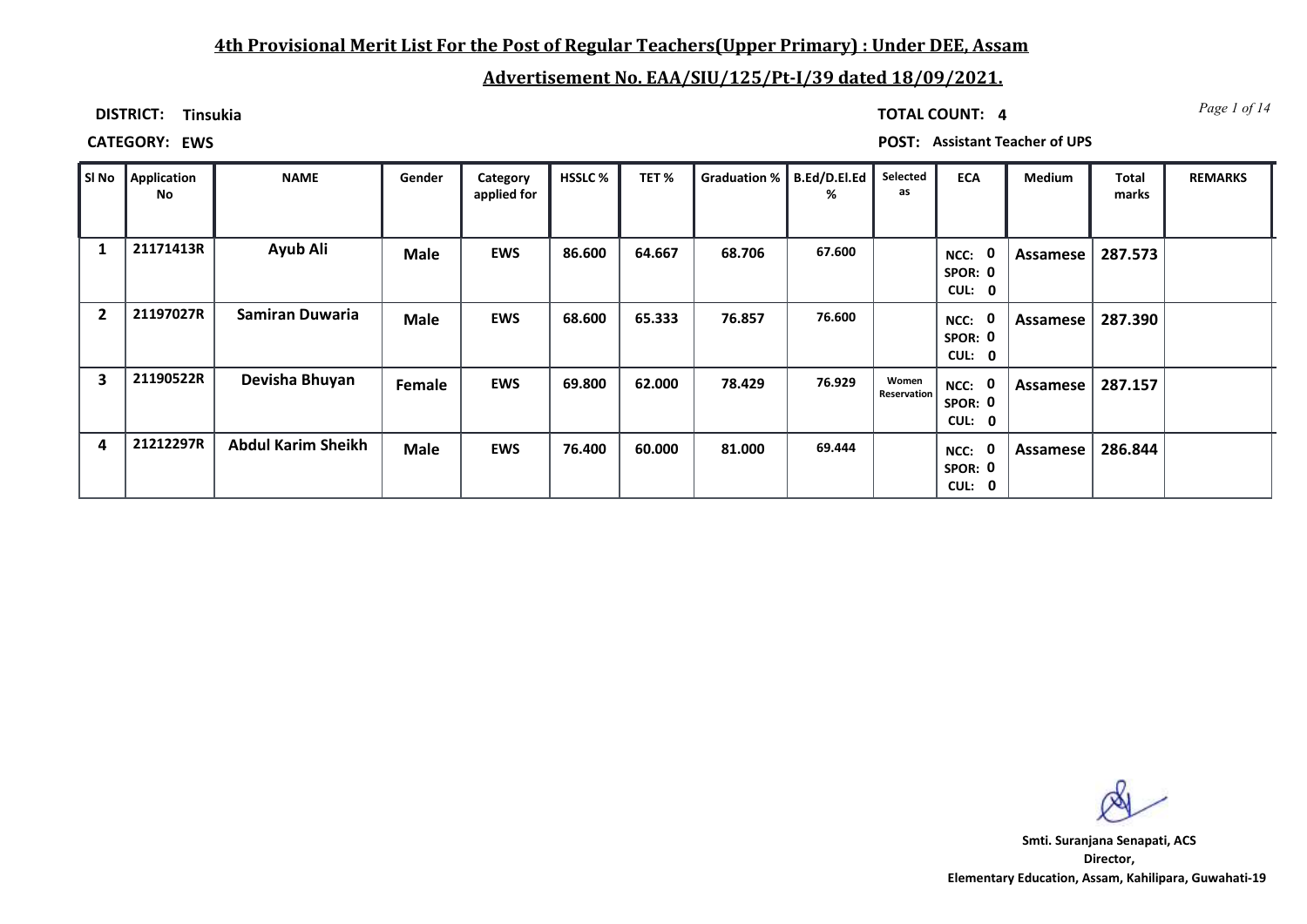| <b>DISTRICT:</b> | <b>Tinsukia</b> |
|------------------|-----------------|
|------------------|-----------------|

**CATEGORY: PwD POST: Assistant Teacher of UPS**

| SI No          | <b>Application</b><br>No | <b>NAME</b>           | Gender      | Category<br>applied for | <b>HSSLC%</b> | TET%   | <b>Graduation %</b> | <b>B.Ed/D.El.Ed</b><br>℅ | Selected<br>as       | <b>ECA</b>                                          | Medium   | <b>Total</b><br>marks | <b>REMARKS</b>         |
|----------------|--------------------------|-----------------------|-------------|-------------------------|---------------|--------|---------------------|--------------------------|----------------------|-----------------------------------------------------|----------|-----------------------|------------------------|
| 1              | 21102766                 | Shiwani Chetia        | Female      | OBC/MOBC<br><b>PwD</b>  | 69.200        | 60.000 | 73.929              | 66.333                   | Women<br>Reservation | 0<br>NCC:<br>SPOR: 0<br>CUL: 0                      | Assamese | 269.462               | <b>PwD</b><br>Withheld |
| $\overline{2}$ | 21173111R                | <b>Gitimoni Moran</b> | Female      | OBC/MOBC<br>PwD         | 75.400        | 58.000 | 63.143              | 68.750                   | Women<br>Reservation | 0<br>NCC:<br>SPOR: 0<br>CUL: 0                      | Assamese | 265.293               | <b>PwD</b><br>Withheld |
| 3              | 21194699R                | <b>Shahadat Alom</b>  | Male        | OBC/MOBC<br><b>PwD</b>  | 71.800        | 56.667 | 66.235              | 57.857                   |                      | $\mathbf{0}$<br>NCC:<br>SPOR: 0<br>CUL: 0           | Assamese | 252.559               | $\mathbf{1}$           |
| 4              | 21102206                 | Manash Jyoti Gogoi    | Male        | OBC/MOBC<br>PwD         | 49.000        | 60.000 | 56.750              | 65.500                   |                      | 0<br>NCC:<br>SPOR: 0<br><b>CUL:</b><br>$\mathbf{0}$ | Assamese | 231.250               | <b>PwD</b><br>Withheld |
| 5              | 21185804R                | <b>Bidyut Gogoi</b>   | <b>Male</b> | OBC/MOBC<br>PwD         | 47.400        | 55.333 | 49.556              | 69.543                   |                      | $\mathbf{0}$<br>NCC:<br>SPOR: 0<br>CUL: 0           | Assamese | 221.832               | <b>PwD</b><br>Withheld |
| 6              | 21115944                 | Ramandeep Kaur        | Female      | <b>UR</b><br>PwD        | 49.000        | 56.000 | 54.667              | 54.500                   |                      | 0<br>NCC:<br>SPOR: 0<br>CUL: 0                      | Assamese | 214.167               | PwD<br>Withheld        |

**Director, Elementary Education, Assam, Kahilipara, Guwahati-19 Smti. Suranjana Senapati, ACS**

*Page 2 of 14* **TOTAL COUNT: 6**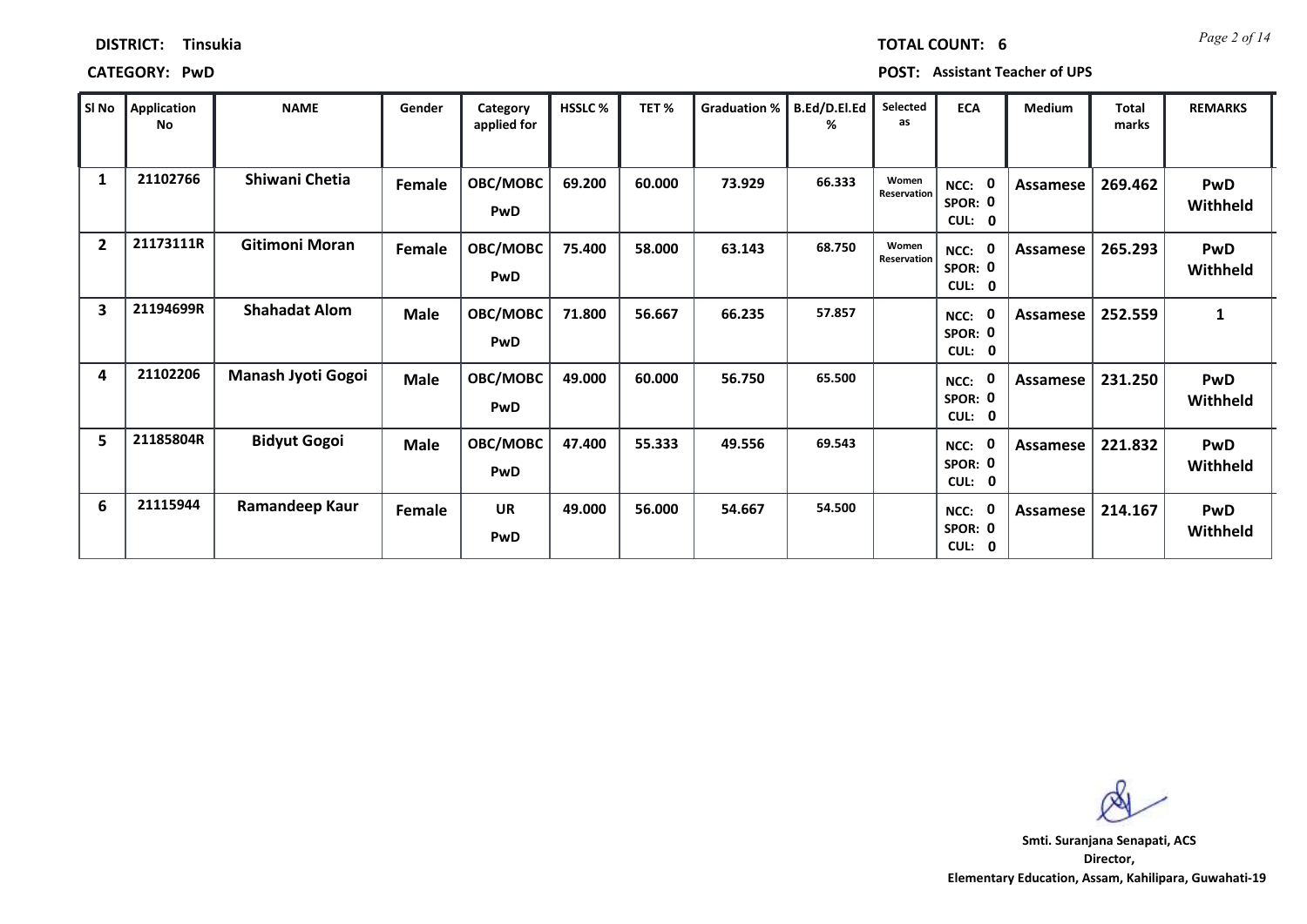*Page 3 of 14* **TOTAL COUNT: 2**

**DISTRICT: Tinsukia**

**CATEGORY: SC POST: Assistant Teacher of UPS**

| SI No | <b>Application</b><br><b>No</b> | <b>NAME</b>                     | Gender | Category<br>applied for | <b>HSSLC</b> % | TET %  | <b>Graduation %</b> | B.Ed/D.El.Ed<br>% | Selected<br>as       | <b>ECA</b>                     | Medium     | <b>Total</b><br>marks | <b>REMARKS</b> |
|-------|---------------------------------|---------------------------------|--------|-------------------------|----------------|--------|---------------------|-------------------|----------------------|--------------------------------|------------|-----------------------|----------------|
|       | 21186363R                       | <b>Bharati Haloi</b>            | Female | <b>SC</b>               | 73.800         | 62.000 | 70.143              | 67.111            | Women<br>Reservation | NCC: 0<br>SPOR: 0<br>CUL: 0    | Assamese   | 273.054               |                |
|       | 21194306R                       | <b>Nibedita Das</b><br>Karmakar | Female | <b>SC</b>               | 57.000         | 64.000 | 64.294              | 75.750            |                      | 0<br>NCC:<br>SPOR: 0<br>CUL: 0 | . Assamese | 261.044               |                |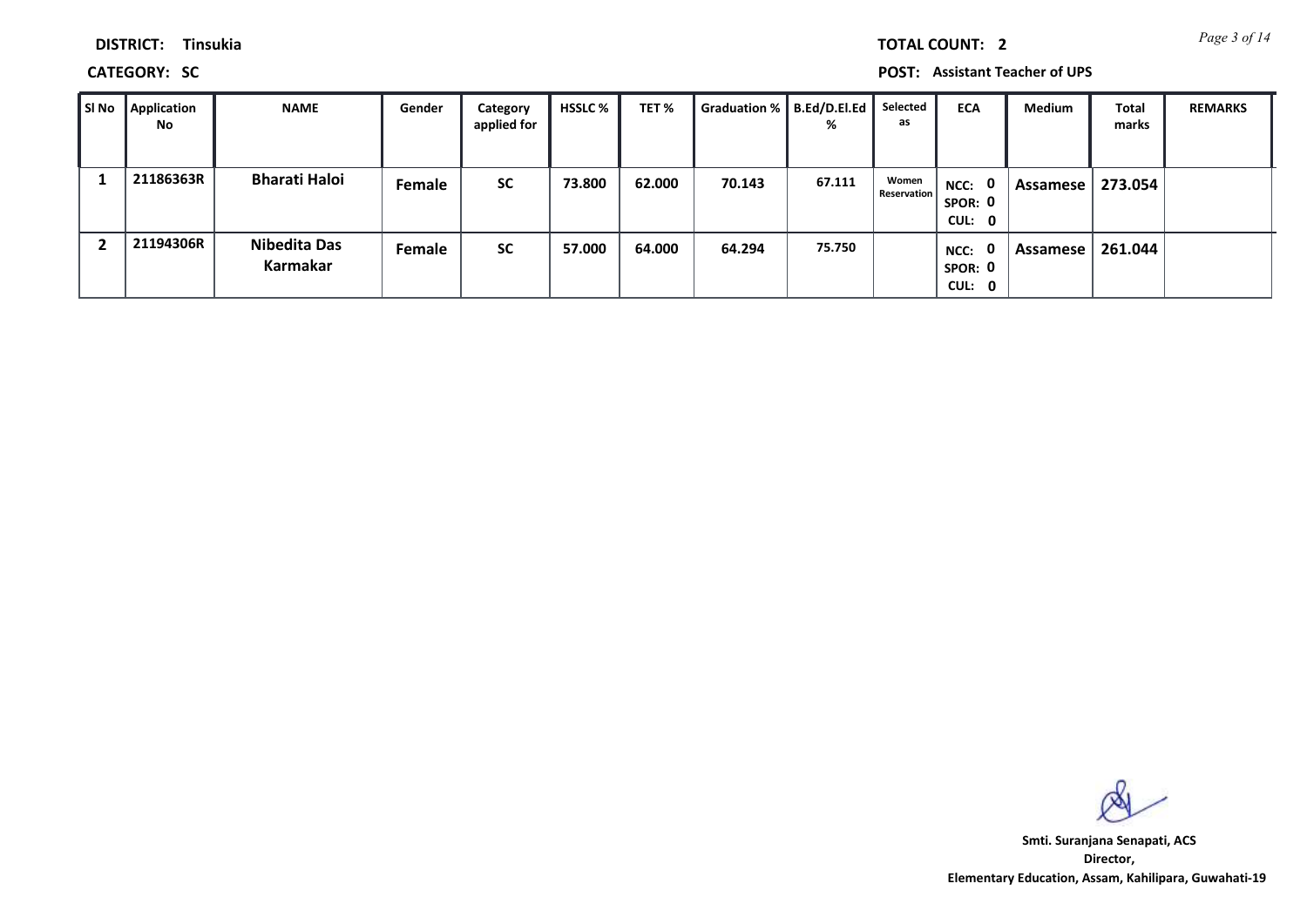*Page 4 of 14* **TOTAL COUNT: 2**

**DISTRICT: Tinsukia**

**CATEGORY: STH POST: Assistant Teacher of UPS**

| l SI No | Application<br><b>No</b> | <b>NAME</b>            | Gender | Category<br>applied for | <b>HSSLC</b> % | TET %  | Graduation %   B.Ed/D.El.Ed | %      | Selected<br>as       | <b>ECA</b>                  | Medium     | Total<br>marks | <b>REMARKS</b> |
|---------|--------------------------|------------------------|--------|-------------------------|----------------|--------|-----------------------------|--------|----------------------|-----------------------------|------------|----------------|----------------|
|         | 21174593R                | <b>Ngyan Pow Hoken</b> | Female | <b>STH</b>              | 68.800         | 63.333 | 64.429                      | 73.429 | Women<br>Reservation | NCC: 0<br>SPOR: 0<br>CUL: 0 | Assamese   | 269.990        |                |
|         | 21176633R                | <b>Pinky Youngkuk</b>  | Female | <b>STH</b>              | 52.800         | 57.333 | 66.786                      | 79.000 | Women<br>Reservation | NCC: 0<br>SPOR: 0<br>CUL: 0 | Assamese I | 255.919        |                |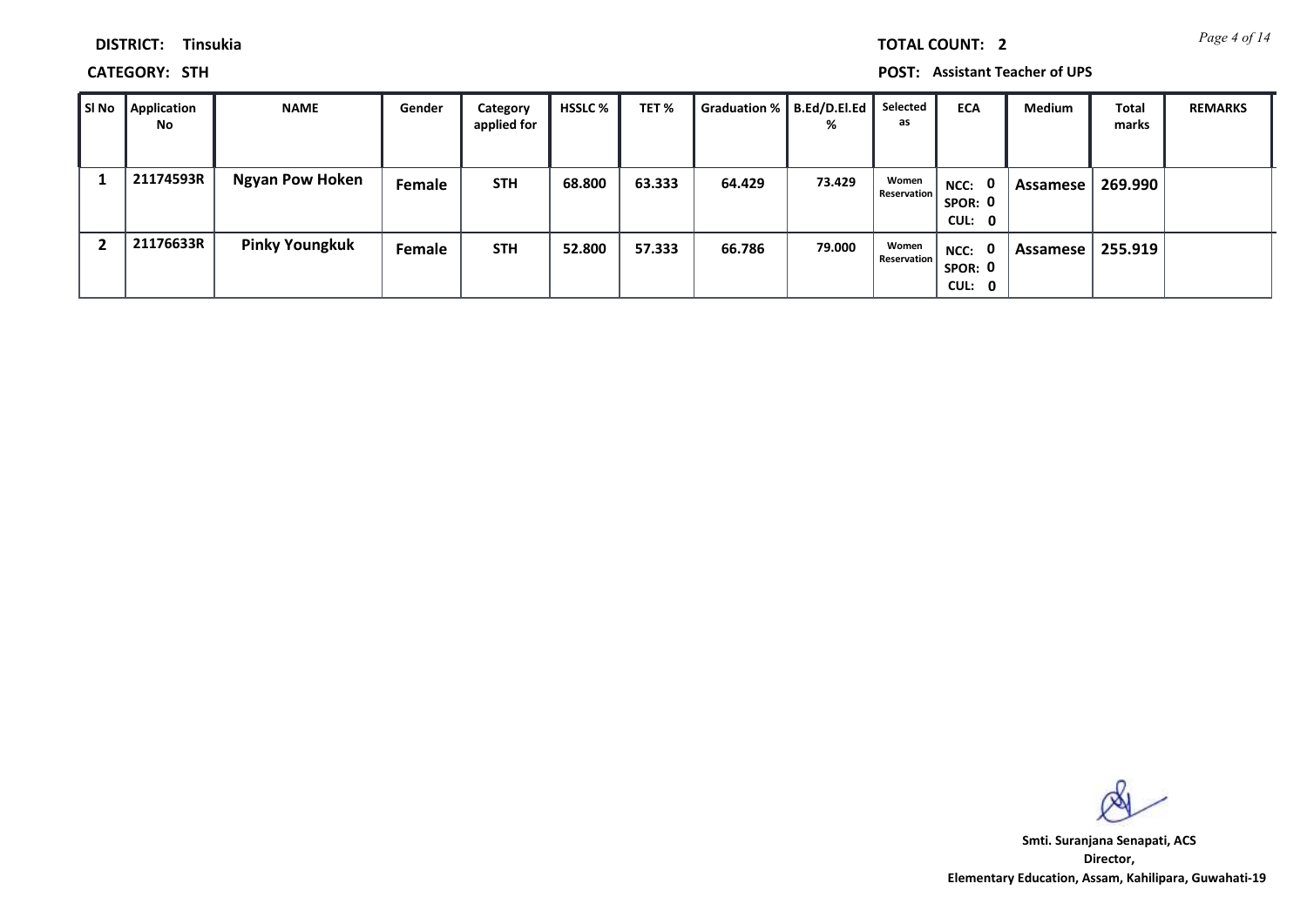| <b>TOTAL COUNT:</b> |  |  |
|---------------------|--|--|
|                     |  |  |
|                     |  |  |
|                     |  |  |

### **DISTRICT: Tinsukia**

**CATEGORY: STP POST: Assistant Teacher of UPS**

| SI No                   | Application<br>No | <b>NAME</b>               | Gender      | Category<br>applied for | <b>HSSLC%</b> | TET%   | Graduation % | B.Ed/D.El.Ed<br>% | Selected<br>as       | <b>ECA</b>                                             | Medium   | <b>Total</b><br>marks | <b>REMARKS</b> |
|-------------------------|-------------------|---------------------------|-------------|-------------------------|---------------|--------|--------------|-------------------|----------------------|--------------------------------------------------------|----------|-----------------------|----------------|
| 1                       | 21169572R         | <b>Manuranjan Sonowal</b> | <b>Male</b> | <b>STP</b>              | 63.600        | 70.667 | 71.500       | 78.800            |                      | $\mathbf 0$<br>NCC:<br>SPOR: 0<br>CUL: 0               | Assamese | 284.567               |                |
| $\overline{2}$          | 21169481R         | <b>Chiranjeeb Sonowal</b> | <b>Male</b> | <b>STP</b>              | 67.600        | 63.333 | 68.500       | 81.400            |                      | $\mathbf 0$<br>NCC:<br>SPOR: 0<br>CUL:<br>$\mathbf{0}$ | Assamese | 280.833               |                |
| $\overline{\mathbf{3}}$ | 21187445R         | Nina Mech                 | Female      | <b>STP</b>              | 75.000        | 60.000 | 73.214       | 71.929            | Women<br>Reservation | $\mathbf 0$<br>NCC:<br>SPOR: 0<br>CUL:<br>$\mathbf{0}$ | Assamese | 280.143               |                |
| 4                       | 21187055R         | <b>Chinmoyee Mech</b>     | Female      | <b>STP</b>              | 91.600        | 55.333 | 60.318       | 70.571            | Women<br>Reservation | $\mathbf 0$<br>NCC:<br>SPOR: 0<br>CUL:<br>$\mathbf{0}$ | Assamese | 277.823               |                |
| 5                       | 21184393R         | <b>Sunny Sonowal</b>      | Female      | <b>STP</b>              | 73.200        | 55.333 | 72.357       | 75.050            |                      | $\mathbf 0$<br>NCC:<br>SPOR: 0<br><b>CUL:</b><br>0     | Assamese | 275.940               |                |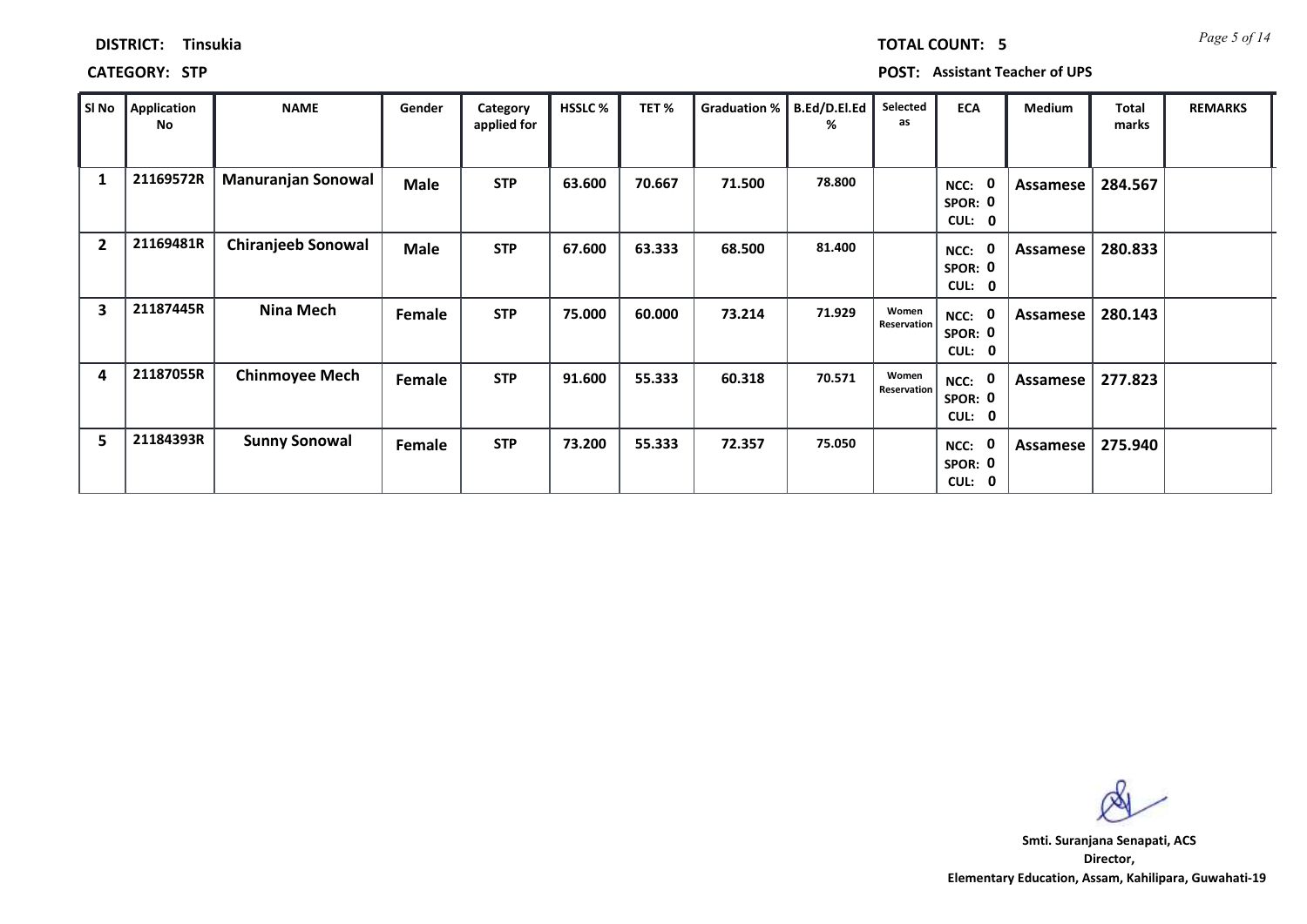| SI No                   | <b>Application</b><br><b>No</b> | <b>NAME</b>               | Gender      | Category<br>applied for | HSSLC% | TET%   | <b>Graduation %</b> | B.Ed/D.El.Ed<br>% | Selected<br>as       | <b>ECA</b>                               | Medium          | <b>Total</b><br>marks | <b>REMARKS</b> |
|-------------------------|---------------------------------|---------------------------|-------------|-------------------------|--------|--------|---------------------|-------------------|----------------------|------------------------------------------|-----------------|-----------------------|----------------|
| $\mathbf{1}$            | 21202034R                       | Monjyoti Chetia           | <b>Male</b> | OBC/MOBC                | 85.000 | 65.333 | 77.214              | 79.050            |                      | NCC: 0<br>SPOR: 0<br>CUL: 0              | Assamese        | 306.598               |                |
| $\overline{2}$          | 21169743R                       | <b>Polash Pallab Deka</b> | <b>Male</b> | <b>UR</b>               | 81.400 | 71.333 | 70.706              | 78.600            |                      | NCC: 0<br>SPOR: 0<br>CUL: 0              | Assamese        | 302.039               |                |
| $\overline{\mathbf{3}}$ | 21170761R                       | Hirakjyoti Sonowal        | Female      | <b>STP</b>              | 81.400 | 62.667 | 69.571              | 82.500            | Women<br>Reservation | NCC: 0<br>SPOR: 0<br>CUL: 0              | <b>Assamese</b> | 296.138               |                |
| 4                       | 21174330R                       | Priyanka Lodhi            | Female      | OBC/MOBC                | 76.400 | 64.667 | 74.929              | 79.950            | Women<br>Reservation | NCC: 0<br>SPOR: 0<br>CUL: 0              | <b>Assamese</b> | 295.945               |                |
| 5                       | 21199248R                       | Priyangshi Borthakur      | Female      | <b>UR</b>               | 71.600 | 67.333 | 86.143              | 70.667            | Women<br>Reservation | NCC: 0<br>SPOR: 0<br>CUL: 0              | <b>Assamese</b> | 295.743               |                |
| 6                       | 21199309R                       | <b>Rashidul Islam</b>     | <b>Male</b> | <b>EWS</b>              | 83.400 | 60.660 | 80.130              | 71.300            |                      | NCC: 0<br>SPOR: 0<br>CUL: 0              | Assamese        | 295.500               | Withheld       |
| $\overline{7}$          | 21114448                        | Puspanjali Kalita         | Female      | <b>UR</b>               | 78.600 | 60.667 | 74.786              | 79.667            | Women<br>Reservation | $\mathbf 0$<br>NCC:<br>SPOR: 0<br>CUL: 0 | Assamese        | 293.719               |                |
| 8                       | 21186120R                       | Giri Mallika Gogoi        | Female      | OBC/MOBC                | 78.400 | 63.333 | 78.714              | 72.444            | Women<br>Reservation | <b>NCC: 0</b><br>SPOR: 0<br>CUL: 0       | Assamese        | 292.892               |                |
| 9                       | 21207033R                       | Barsha Bhagabati          | Female      | <b>UR</b>               | 75.400 | 64.000 | 74.353              | 78.857            | Women<br>Reservation | <b>NCC: 0</b><br>SPOR: 0<br>CUL: 0       | Assamese        | 292.610               |                |

### **CATEGORY: UR POST: Assistant Teacher of UPS**

**DISTRICT: Tinsukia**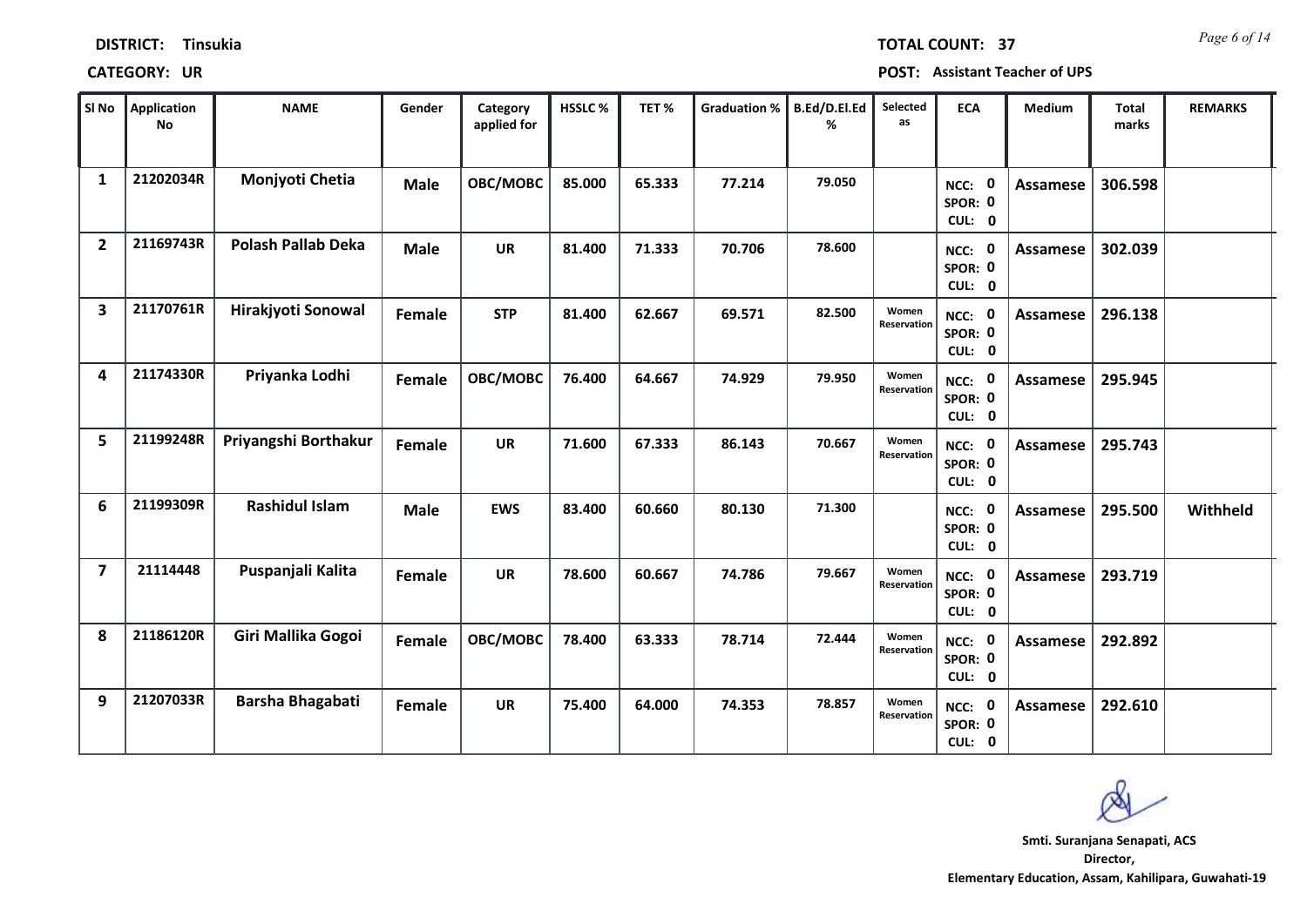*Page 7 of 14* **TOTAL COUNT: 37**

| <b>CATEGORY:</b><br>UR | POST: Assistant Teacher of UPS |
|------------------------|--------------------------------|
|------------------------|--------------------------------|

| SI No | Application<br>No | <b>NAME</b>              | Gender      | Category<br>applied for | HSSLC% | TET%   | <b>Graduation %</b> | B.Ed/D.El.Ed<br>% | Selected<br>as       | <b>ECA</b>                         | <b>Medium</b>   | Total<br>marks | <b>REMARKS</b> |
|-------|-------------------|--------------------------|-------------|-------------------------|--------|--------|---------------------|-------------------|----------------------|------------------------------------|-----------------|----------------|----------------|
| 10    | 21171837R         | <b>Alpana Sonowal</b>    | Female      | <b>STP</b>              | 84.600 | 68.667 | 69.143              | 69.778            | Women<br>Reservation | NCC: 0<br>SPOR: 0<br>CUL: 0        | Assamese        | 292.187        |                |
| 11    | 21191477R         | <b>Mamu Sarma</b>        | Female      | <b>EWS</b>              | 78.400 | 62.667 | 71.294              | 79.800            | Women<br>Reservation | NCC: 0<br>SPOR: 0<br>CUL: 0        | <b>Assamese</b> | 292.161        |                |
| 12    | 21169858R         | <b>Udina Bhuyan</b>      | Female      | <b>UR</b>               | 73.200 | 78.000 | 72.500              | 68.333            | Women<br>Reservation | NCC: 0<br>SPOR: 0<br>CUL: 0        | Assamese        | 292.033        |                |
| 13    | 21199689R         | <b>Bipul Deka</b>        | <b>Male</b> | <b>EWS</b>              | 80.000 | 60.000 | 74.143              | 77.200            |                      | NCC: 0<br>SPOR: 0<br>CUL: 0        | <b>Assamese</b> | 291.343        |                |
| 14    | 21182628R         | <b>Neha Chetia</b>       | Female      | OBC/MOBC                | 74.000 | 65.333 | 78.500              | 68.333            | Women<br>Reservation | <b>NCC: 5</b><br>SPOR: 0<br>CUL: 0 | Assamese        | 291.167        |                |
| 15    | 21197867R         | Jharna Bora              | Female      | <b>EWS</b>              | 85.800 | 60.000 | 65.882              | 79.400            | Women<br>Reservation | NCC: 0<br>SPOR: 0<br>CUL: 0        | Assamese        | 291.082        |                |
| 16    | 21191952R         | <b>Abdul Hamid</b>       | <b>Male</b> | <b>UR</b>               | 75.200 | 66.000 | 72.176              | 77.650            |                      | NCC: 0<br>SPOR: 0<br>CUL: 0        | Assamese        | 291.026        |                |
| 17    | 21179694R         | <b>Abdul Mukit Miah</b>  | <b>Male</b> | <b>EWS</b>              | 79.400 | 62.000 | 78.765              | 70.286            |                      | NCC: 0<br>SPOR: 0<br>CUL: 0        | <b>Assamese</b> | 290.450        |                |
| 18    | 21172283R         | <b>Md Saddam Hussain</b> | <b>Male</b> | <b>EWS</b>              | 71.800 | 73.333 | 69.000              | 76.300            |                      | NCC: 0<br>SPOR: 0<br>CUL: 0        | Assamese        | 290.433        | Withheld       |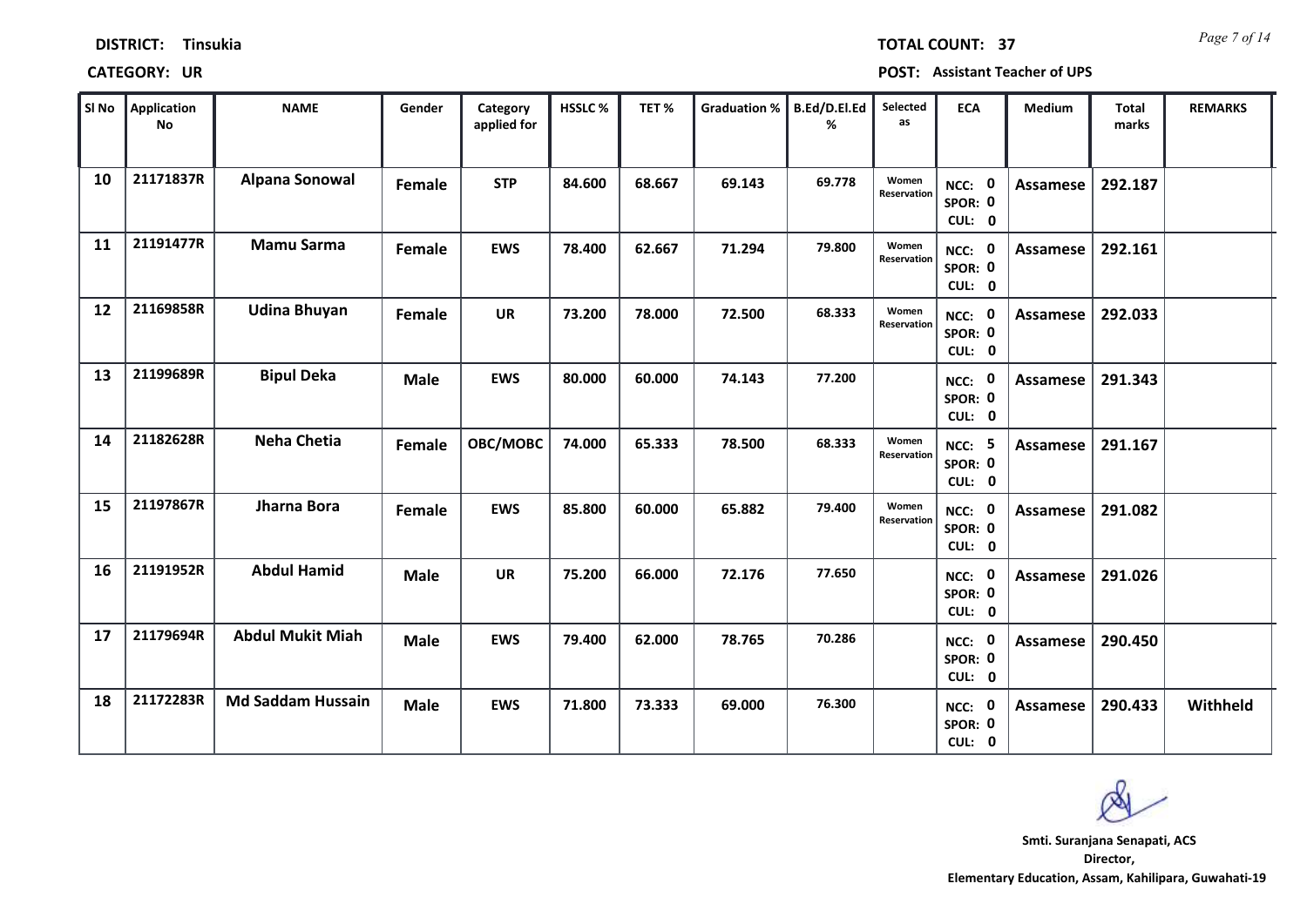| <b>DISTRICT:</b> | <b>Tinsukia</b> |
|------------------|-----------------|
|------------------|-----------------|

*Page 8 of 14* **TOTAL COUNT: 37**

**CATEGORY: UR POST: Assistant Teacher of UPS**

| SI No | <b>Application</b><br><b>No</b> | <b>NAME</b>              | Gender | Category<br>applied for | HSSLC% | TET%   | <b>Graduation %</b> | B.Ed/D.El.Ed<br>% | Selected<br>as | <b>ECA</b>                     | <b>Medium</b>   | <b>Total</b><br>marks | <b>REMARKS</b> |
|-------|---------------------------------|--------------------------|--------|-------------------------|--------|--------|---------------------|-------------------|----------------|--------------------------------|-----------------|-----------------------|----------------|
| 19    | 21197746R                       | Parama Gupta             | Female | <b>UR</b>               | 81.800 | 60.000 | 83.286              | 65.333            |                | 0<br>NCC:<br>SPOR: 0<br>CUL: 0 | <b>Assamese</b> | 290.419               |                |
| 20    | 21197644R                       | Sartaj Rahi<br>Choudhury | Female | <b>UR</b>               | 69.200 | 64.667 | 70.588              | 85.650            |                | NCC: 0<br>SPOR: 0<br>CUL: 0    | <b>Assamese</b> | 290.105               |                |
| 21    | 21180484R                       | Sangita Kalita           | Female | <b>EWS</b>              | 79.400 | 60.000 | 81.111              | 69.000            |                | NCC: 0<br>SPOR: 0<br>CUL: 0    | Assamese        | 289.511               |                |
| 22    | 21185039R                       | <b>Nazmin Ara Begum</b>  | Female | <b>EWS</b>              | 78.000 | 68.667 | 79.571              | 63.222            |                | NCC: 0<br>SPOR: 0<br>CUL: 0    | Assamese        | 289.460               |                |
| 23    | 21177865R                       | Nina Patgiri             | Female | <b>UR</b>               | 73.600 | 67.333 | 75.000              | 73.429            |                | NCC: 0<br>SPOR: 0<br>CUL: 0    | <b>Assamese</b> | 289.362               |                |
| 24    | 21111465                        | <b>Bandita Saikia</b>    | Female | <b>UR</b>               | 82.200 | 62.000 | 67.118              | 77.857            |                | NCC: 0<br>SPOR: 0<br>CUL: 0    | <b>Assamese</b> | 289.175               |                |
| 25    | 21179651R                       | Deepsikha Hazarika       | Female | <b>STP</b>              | 78.400 | 62.667 | 69.286              | 78.500            |                | NCC: 0<br>SPOR: 0<br>CUL: 0    | <b>Assamese</b> | 288.852               |                |
| 26    | 21181623R                       | Rizwana Sultana<br>Ahmed | Female | <b>EWS</b>              | 74.400 | 61.333 | 78.786              | 74.100            |                | NCC: 0<br>SPOR: 0<br>CUL: 0    | <b>Assamese</b> | 288.619               |                |
| 27    | 21210834R                       | Nandini Gogoi            | Female | OBC/MOBC                | 87.800 | 60.000 | 65.000              | 75.786            |                | NCC: 0<br>SPOR: 0<br>CUL: 0    | <b>Assamese</b> | 288.586               |                |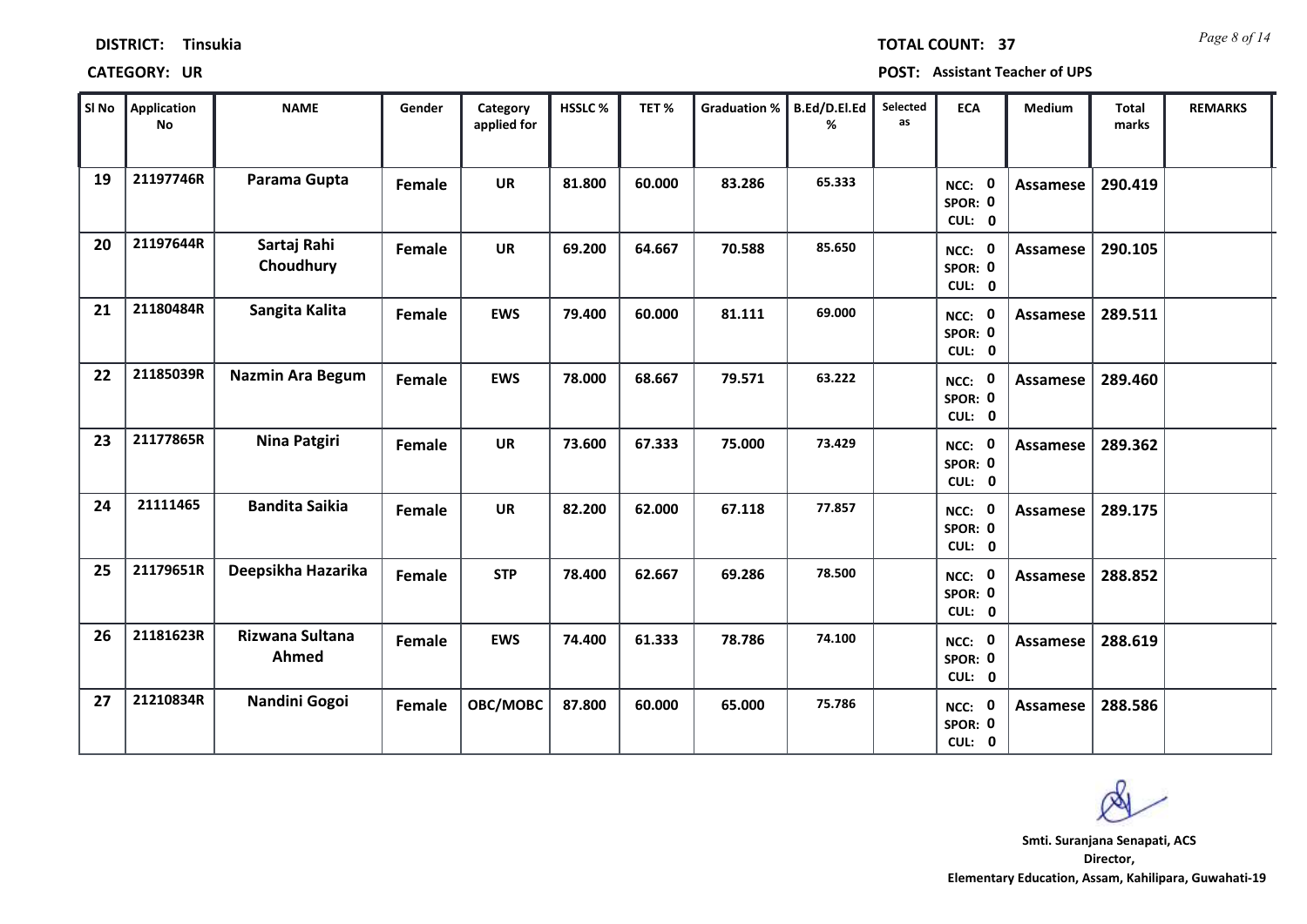**CATEGORY: UR POST: Assistant Teacher of UPS**

| SI No | Application<br>No | <b>NAME</b>                | Gender      | Category<br>applied for | <b>HSSLC%</b> | TET%   | <b>Graduation %</b> | B.Ed/D.El.Ed<br>% | Selected<br>as | <b>ECA</b>                               | Medium          | Total<br>marks | <b>REMARKS</b> |
|-------|-------------------|----------------------------|-------------|-------------------------|---------------|--------|---------------------|-------------------|----------------|------------------------------------------|-----------------|----------------|----------------|
| 28    | 21169904R         | Gitimoni Chetia            | Female      | OBC/MOBC                | 68.200        | 66.667 | 74.214              | 79.500            |                | $\mathbf 0$<br>NCC:<br>SPOR: 0<br>CUL: 0 | Assamese        | 288.581        |                |
| 29    | 21189994R         | Pirinchi Moran             | Female      | OBC/MOBC                | 77.000        | 60.667 | 74.143              | 76.450            |                | NCC: 0<br>SPOR: 0<br>CUL: 0              | Assamese        | 288.260        |                |
| 30    | 21170197R         | <b>Bhaskar Jyoti Moran</b> | <b>Male</b> | OBC/MOBC                | 75.800        | 63.333 | 78.357              | 70.667            |                | NCC: 0<br>SPOR: 0<br>CUL: 0              | Assamese        | 288.157        |                |
| 31    | 21181370R         | Krishna Sarma              | Female      | <b>UR</b>               | 81.200        | 67.333 | 66.143              | 73.429            |                | NCC: 0<br>SPOR: 0<br>CUL: 0              | Assamese        | 288.105        |                |
| 32    | 21175682R         | Ilu Boruah                 | Female      | OBC/MOBC                | 88.200        | 61.333 | 66.643              | 71.889            |                | $\mathbf 0$<br>NCC:<br>SPOR: 0<br>CUL: 0 | Assamese        | 288.065        |                |
| 33    | 21178451R         | Jagdish Boruah             | <b>Male</b> | OBC/MOBC                | 77.200        | 70.667 | 73.786              | 66.333            |                | NCC: 0<br>SPOR: 0<br>CUL: 0              | Assamese        | 287.986        |                |
| 34    | 21200025R         | <b>Chandan Sahu</b>        | <b>Male</b> | OBC/MOBC                | 83.600        | 60.667 | 75.429              | 68.222            |                | NCC: 0<br>SPOR: 0<br>CUL: 0              | <b>Assamese</b> | 287.917        |                |
| 35    | 21165734R         | <b>Md Riyazul Hoque</b>    | <b>Male</b> | <b>EWS</b>              | 73.600        | 65.333 | 73.529              | 75.450            |                | $\mathbf 0$<br>NCC:<br>SPOR: 0<br>CUL: 0 | Assamese        | 287.913        |                |
| 36    | 21175814R         | <b>Mantu Hazarika</b>      | <b>Male</b> | <b>EWS</b>              | 69.200        | 63.333 | 77.643              | 77.550            |                | <b>NCC: 0</b><br>SPOR: 0<br>CUL: 0       | Assamese        | 287.726        |                |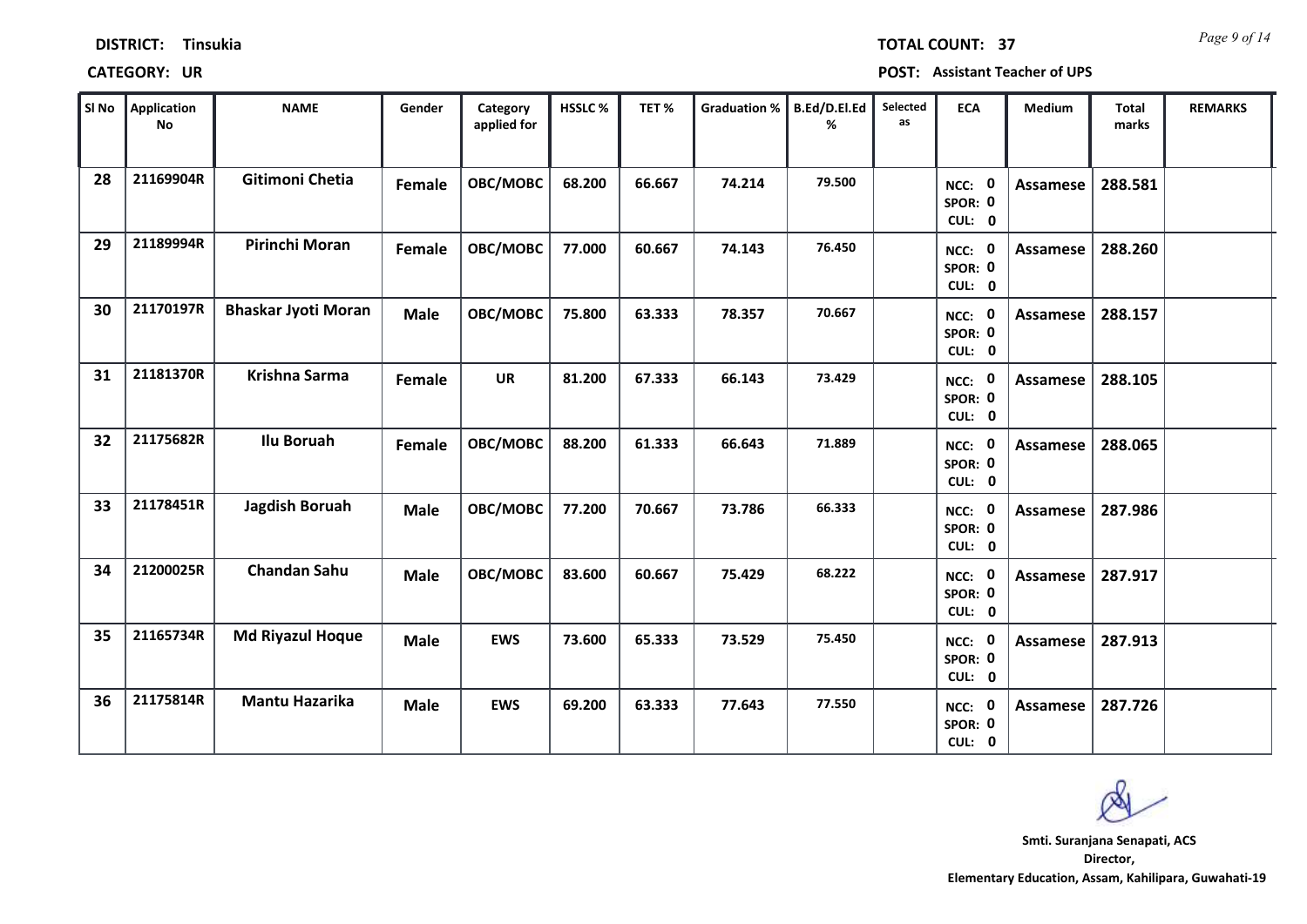*Page 10 of 14* **TOTAL COUNT: 37**

**DISTRICT: Tinsukia**

**CATEGORY: UR POST: Assistant Teacher of UPS**

| SI No | <b>Application</b><br>No | <b>NAME</b>      | Gender      | Category<br>applied for | <b>HSSLC</b> % | TET %  | Graduation %    B.Ed/D.El.Ed | %      | Selected<br>as | <b>ECA</b>                       | <b>Medium</b> | Total<br>marks | <b>REMARKS</b> |
|-------|--------------------------|------------------|-------------|-------------------------|----------------|--------|------------------------------|--------|----------------|----------------------------------|---------------|----------------|----------------|
| 37    | 21181150R                | Saurav Hatimuria | <b>Male</b> | <b>OBC/MOBC</b>         | 74.400         | 70.000 | 77.286                       | 65.889 |                | . വ<br>NCC:<br>SPOR: 0<br>CUL: 0 | Assamese l    | 287.575        |                |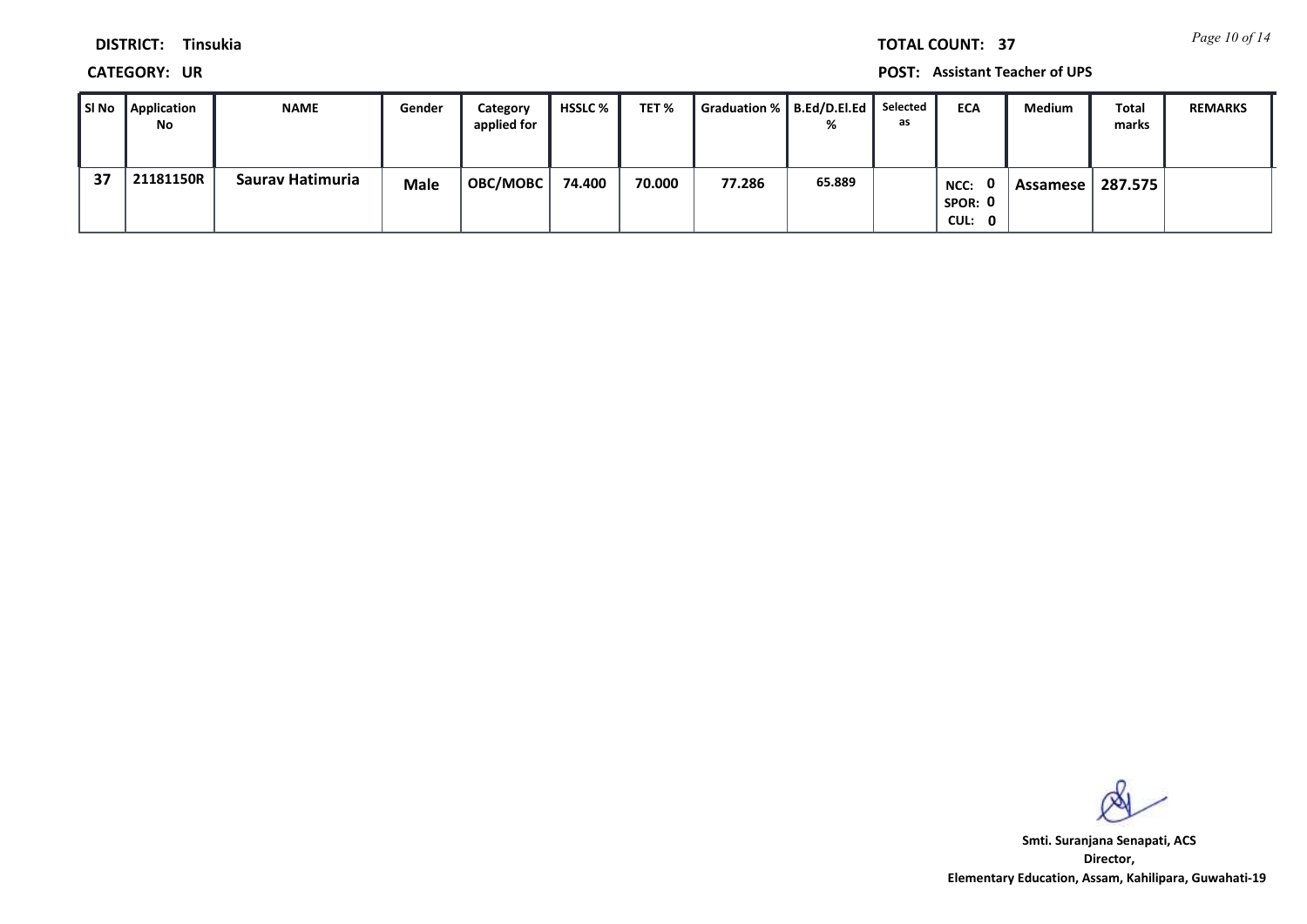*Page 11 of 14* **TOTAL COUNT: 1**

**DISTRICT: Tinsukia**

**CATEGORY: EWS POST: Science Teacher of UPS**

| SI No | <b>Application</b><br>No | <b>NAME</b>     | Gender | Category<br>applied for | <b>HSSLC</b> % | TET %  | Graduation % B.Ed/D.El.Ed | %      | Selected<br>as | <b>ECA</b>                       | <b>Medium</b> | Total<br>marks | <b>REMARKS</b> |
|-------|--------------------------|-----------------|--------|-------------------------|----------------|--------|---------------------------|--------|----------------|----------------------------------|---------------|----------------|----------------|
|       | 21182743R                | Asharika Kalita | Female | <b>EWS</b>              | 68.400         | 60.000 | 78.429                    | 77.071 |                | n n<br>NCC:<br>SPOR: 0<br>CUL: 0 | Assamese      | 283.900        |                |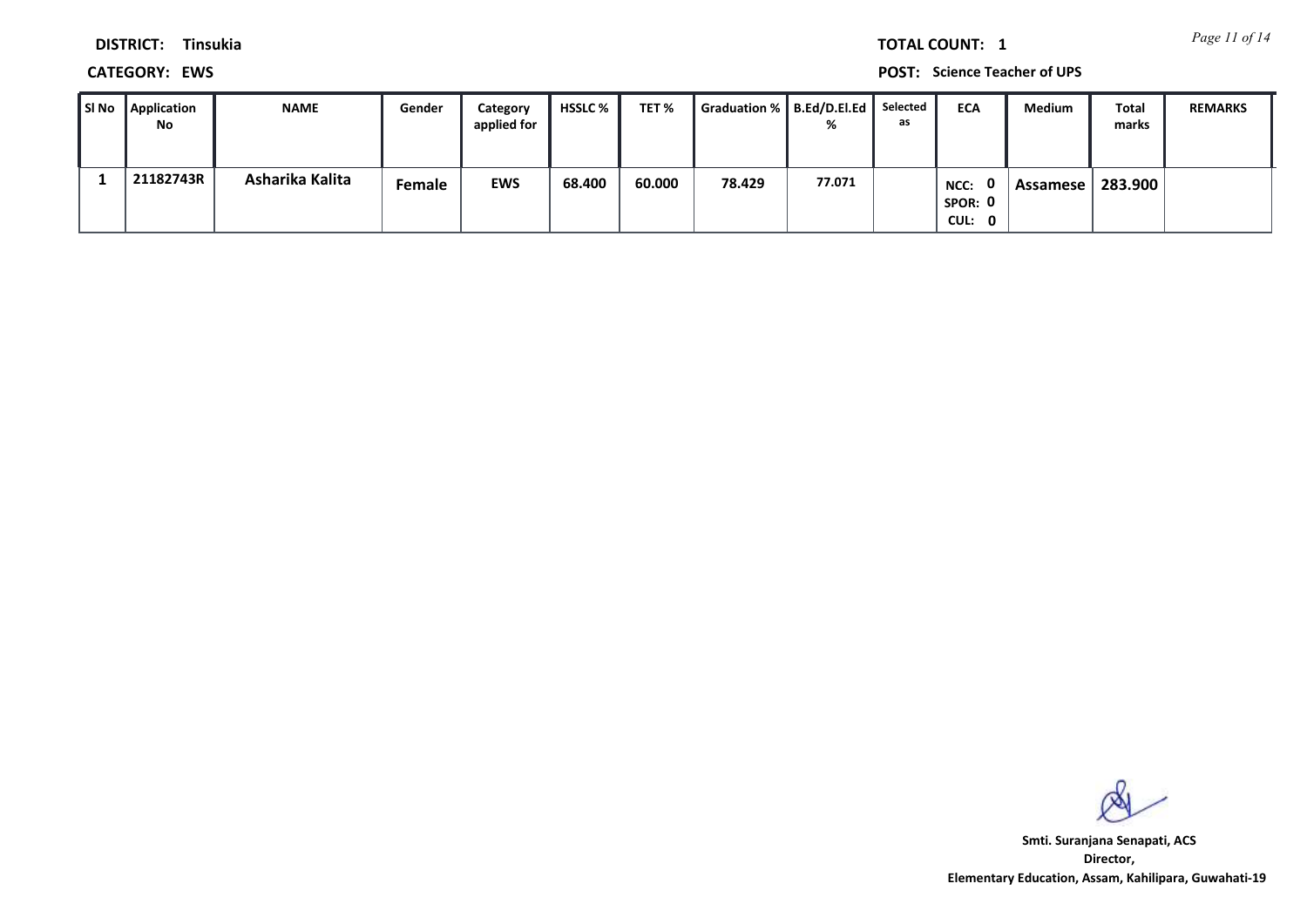*Page 12 of 14* **TOTAL COUNT: 1**

**DISTRICT: Tinsukia**

**CATEGORY: PwD POST: Science Teacher of UPS**

| l SI No | <b>Application</b><br>No | <b>NAME</b>        | Gender | Category<br>applied for | <b>HSSLC</b> % | TET %  | Graduation %    B.Ed/D.El.Ed | %      | Selected<br>as | <b>ECA</b>                       | <b>Medium</b> | <b>Total</b><br>marks | <b>REMARKS</b>         |
|---------|--------------------------|--------------------|--------|-------------------------|----------------|--------|------------------------------|--------|----------------|----------------------------------|---------------|-----------------------|------------------------|
|         | 21202470R                | <b>Golam Kabir</b> | Male   | <b>UR</b><br>PwD        | 55.000         | 66.000 | 52.824                       | 72.214 |                | . വ<br>NCC:<br>SPOR: 0<br>CUL: 0 | Assamese      | 246.038               | <b>PwD</b><br>Withheld |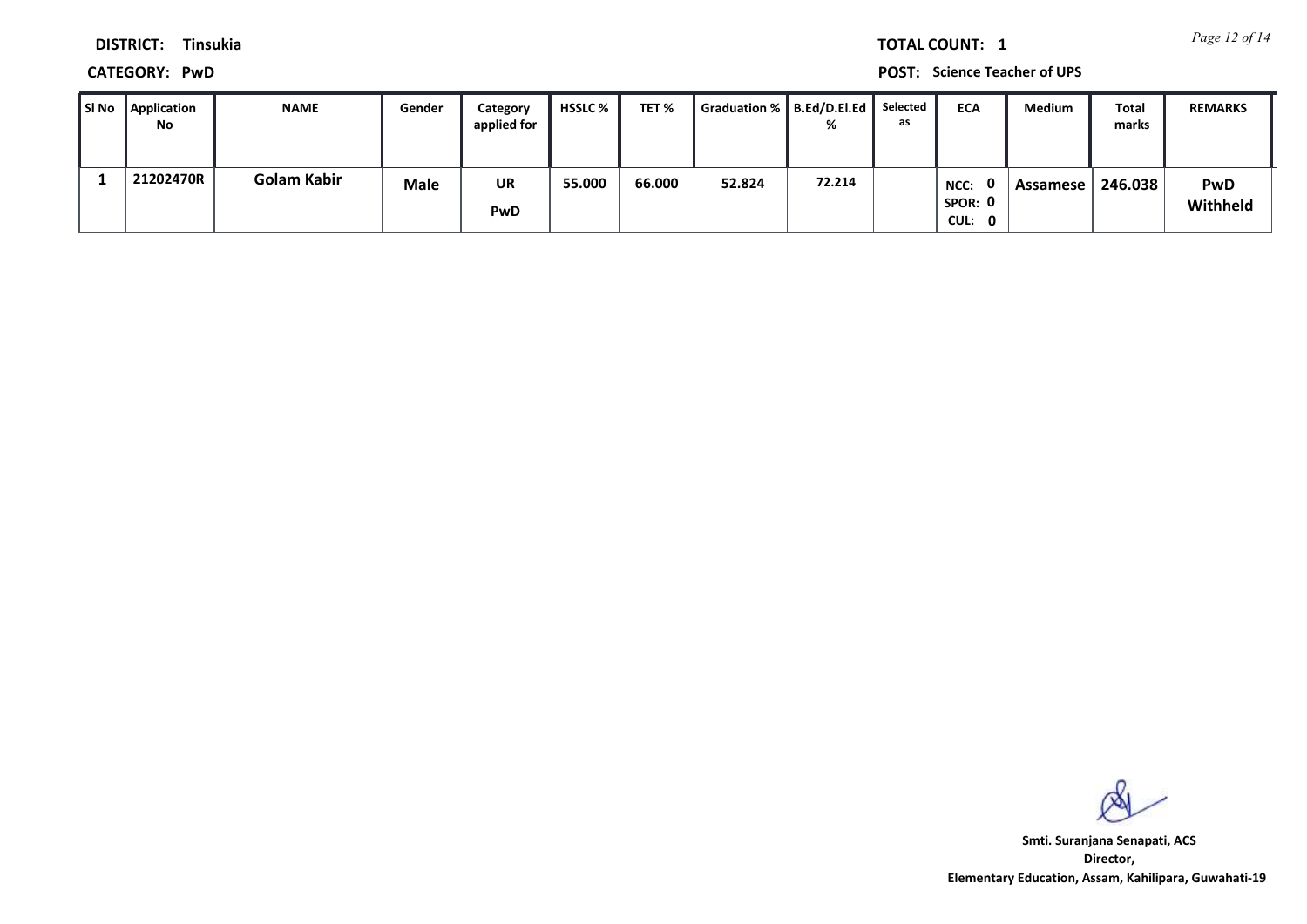*Page 13 of 14* **TOTAL COUNT: 1**

**DISTRICT: Tinsukia**

**CATEGORY: STP POST: Science Teacher of UPS**

| SI No Application<br>No | <b>NAME</b>     | Gender      | Category<br>applied for | HSSLC % | TET %  | Graduation %   B.Ed/D.El.Ed |        | Selected<br>as | <b>ECA</b>                | Medium   | Total<br>marks | <b>REMARKS</b> |
|-------------------------|-----------------|-------------|-------------------------|---------|--------|-----------------------------|--------|----------------|---------------------------|----------|----------------|----------------|
| 21165773R               | Janadan Sonowal | <b>Male</b> | <b>STP</b>              | 60.000  | 55.333 | 71.429                      | 69.500 |                | NCC:<br>SPOR: 0<br>CUL: 0 | Assamese | 256.262        |                |